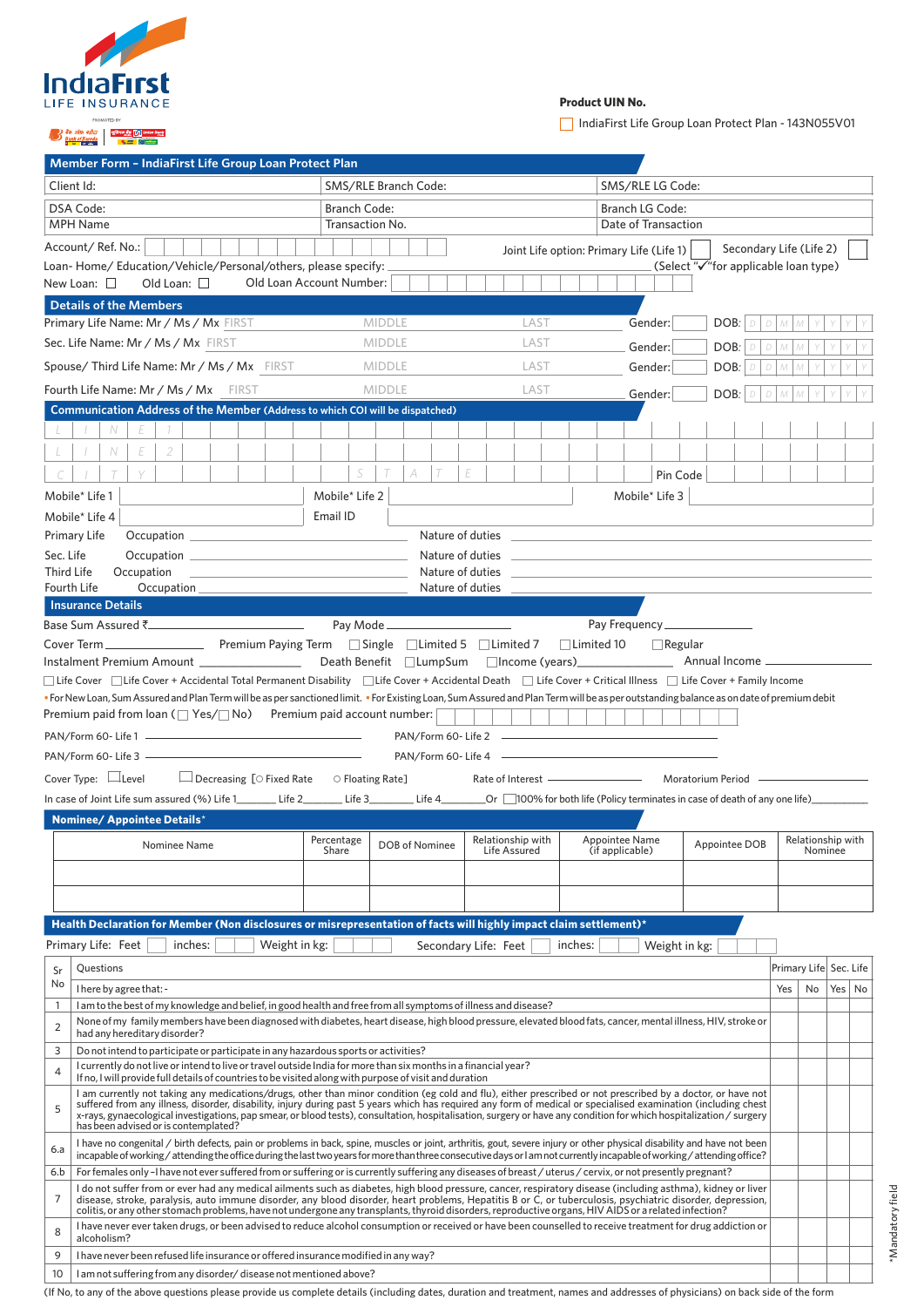**Health Declaration for Other Members (Non disclosures or misrepresentation of facts will highly impact claim settlement)\***

|    | Third Life:<br>Feet<br>Weight in kg:<br>inches: | Feet<br>Fourth Life: | inches: | Weight in kg: |                    |                |                    |    |
|----|-------------------------------------------------|----------------------|---------|---------------|--------------------|----------------|--------------------|----|
| 5r | stions                                          |                      |         |               | 3rd Life           |                | 4th Life           |    |
| No | I hove hunoveon that                            |                      |         |               | $V_{\alpha\alpha}$ | N <sub>1</sub> | $V_{\alpha\alpha}$ | NL |

| No             | I here by agree that: -                                                                                                                                                                                                                                                                                                                                                                                                                                                                                                                      | Yes | No | Yes   No |  |
|----------------|----------------------------------------------------------------------------------------------------------------------------------------------------------------------------------------------------------------------------------------------------------------------------------------------------------------------------------------------------------------------------------------------------------------------------------------------------------------------------------------------------------------------------------------------|-----|----|----------|--|
|                | I am to the best of my knowledge and belief, in good health and free from all symptoms of illness and disease?                                                                                                                                                                                                                                                                                                                                                                                                                               |     |    |          |  |
| $\mathcal{P}$  | None of my family members have been diagnosed with diabetes, heart disease, high blood pressure, elevated blood fats, cancer, mental illness, HIV, stroke or<br>had any hereditary disorder?                                                                                                                                                                                                                                                                                                                                                 |     |    |          |  |
| 3              | Do not intend to participate or participate in any hazardous sports or activities?                                                                                                                                                                                                                                                                                                                                                                                                                                                           |     |    |          |  |
| $\overline{4}$ | I currently do not live or intend to live or travel outside India for more than six months in a financial year?<br>If no, I will provide full details of countries to be visited along with purpose of visit and duration                                                                                                                                                                                                                                                                                                                    |     |    |          |  |
|                | I am currently not taking any medications/drugs, other than minor condition (eg cold and flu), either prescribed or not prescribed by a doctor, or have not<br>suffered from any illness, disorder, disability, injury during past 5 years which has required any form of medical or specialised examination (including chest<br>x-rays, gynaecological investigations, pap smear, or blood tests), consultation, hospitalisation, surgery or have any condition for which hospitalization / surgery<br>has been advised or is contemplated? |     |    |          |  |
| 6.a            | I have no congenital / birth defects, pain or problems in back, spine, muscles or joint, arthritis, gout, severe injury or other physical disability and have not been<br>incapable of working/attending the office during the last two years for more than three consecutive days or I am not currently incapable of working/attending office?                                                                                                                                                                                              |     |    |          |  |
| 6.b            | For females only-I have not ever suffered from or suffering or is currently suffering any diseases of breast / uterus/cervix, or not presently pregnant?                                                                                                                                                                                                                                                                                                                                                                                     |     |    |          |  |
|                | I do not suffer from or ever had any medical ailments such as diabetes, high blood pressure, cancer, respiratory disease (including asthma), kidney or liver<br>disease, stroke, paralysis, auto immune disorder, any blood disorder, heart problems, Hepatitis B or C, or tuberculosis, psychiatric disorder, depression,<br>colitis, or any other stomach problems, have not undergone any transplants, thyroid disorders, reproductive organs, HIV AIDS or a related infection?                                                           |     |    |          |  |
| $\mathsf{R}$   | I have never ever taken drugs, or been advised to reduce alcohol consumption or received or have been counselled to receive treatment for drug addiction or<br>alcoholism?                                                                                                                                                                                                                                                                                                                                                                   |     |    |          |  |
| 9              | I have never been refused life insurance or offered insurance modified in any way?                                                                                                                                                                                                                                                                                                                                                                                                                                                           |     |    |          |  |
| 10             | I am not suffering from any disorder/disease not mentioned above?                                                                                                                                                                                                                                                                                                                                                                                                                                                                            |     |    |          |  |

(If No, to any of the above questions please provide us complete details (including dates, duration and treatment, names and addresses of physicians) on back side of the form

#### **Declaration by the Member\***

I understand and agree that the answer and statements made on this Health Declaration are full, complete and true and will form the basis of the contract, which may arise. I / we further<br>declare that I / we have not withhe underwriting the risk. In case of fraud, misrepresentation and suppression of material facts by me/us, the policy contract/COI shall be treated in accordance with Sec 45 of Insurance Act,1938 as amended from time to time. All material facts, which may influence the assessment of the risk have been disclosed. I also understand that failure to make such disclosure shall<br>give Company the right to cancel t

I understand and agree that the maximum cover under the insurance scheme shall not exceed as agreed with Master Policyholder, irrespective of any number of loan/Saving accounts held by me/us. I authorise the Company to seek medical information from any doctor/hospital in respect of any matter relating to my physical or mental health and I authorize the doctor/<br>hospital to give such information to the sharing with the Company, my personal/contact information to enable them to carry out their duties as the Insurer. I also declare that all the information given by me is true, correct and<br>complete or else the policy shall

| <b>OTP Verified</b> $\Box$ Life 1 $\Box$ Life 2 Life 3 $\Box$ Life 4                                                                                                                                                                       |  |                                                                                                                                                                                 |
|--------------------------------------------------------------------------------------------------------------------------------------------------------------------------------------------------------------------------------------------|--|---------------------------------------------------------------------------------------------------------------------------------------------------------------------------------|
| Signature authentication (Single factor authentication):<br>and accept the Terms and Conditions of the policy in its entirety and the same would create a legally binding agreement between the Company and You.                           |  | An OTP authentication number has been sent on your registered mobile number. By feeding in the said number in the system, you hereby unconditionally and absolutely acknowledge |
| Authorisation for Settlement of Claim amount in favour of Master Policy Holder who is a Regulated Entity                                                                                                                                   |  |                                                                                                                                                                                 |
| contingent event covered by the Policy, in case the policy is availed through a Regulated Entity as prescribed by the authority from time to time.                                                                                         |  | I authorise the Company to make the payment towards my Outstanding Loan Balance amount to Master Policyholder by deducting from claim proceeds payable on the happening of the  |
|                                                                                                                                                                                                                                            |  |                                                                                                                                                                                 |
| Third Life Signature/Thumb impression*: 2014 Date: Charles Fourth Life Signature:/Thumb impression* Date:                                                                                                                                  |  |                                                                                                                                                                                 |
| Declaration to be made by a 3rd Person where: a) The insured member has affixed his/her thumb impression; Or b) The insured member has signed<br>in vernacular; Or c) The insured member has not filled the application.                   |  |                                                                                                                                                                                 |
| The declaration should be attested by a person of standing whose identity can easily be established, but unconnected with the insurer in any capacity.<br>impression above after fully understanding the contents thereof, in my presence" |  | I hereby declare that I have fully explained the above questions and contents of the proposal form to the Member in Janguage, and that the Member has affixed the thumb         |
|                                                                                                                                                                                                                                            |  |                                                                                                                                                                                 |

Address of the Declarant :

**Section 41 of Insurance Act 1938, as amended from time to time:** 1) No person shall allow or offer to allow, either directly or indirectly, as an inducement to any person, to take or<br>renew or continue an insurance in resp premium shown on the Policy, nor shall any person taking out or renewing or continuing a Policy accept any rebate, except such rebate as may be allowed in accordance with the published prospectuses or tables of the insurer. 2) Any person making default in complying with the provisions of this section shall be liable for a penalty which may extend to ten lakh rupees.

**Extract of Section 45 of the Insurance Act, 1938, as amended from time to time:** No policy of life insurance shall be called into question on any ground whatsoever after the expiry of three years from the date of policy. A policy of life insurance may be called into question at anytime within three years from the date of policy, on the ground of fraud or on the ground that any statement of or suppression of a fact material to the expectancy of the life of the insured was incorrectly made in the proposal or other document on the basis of which the policy was issued or revived or rider issued. The insurer shall have to communicate in writing to the insured or legal representatives or nominees or assignees of the insured, the grounds and materials on which such decision is based. No insurer shall repudiate a life insurance policy on the ground of fraud if the insured can prove that the<br>misstatement or suppression of material fact w misstatement or suppression are within the knowledge of the insurer. In case of fraud, the onus of disproving lies upon the beneficiaries, in case the policyholder is not alive. In case of repudiation of the policy on the ground of misstatement or suppression of a material fact and not on the grounds of fraud, the premiums collected on the policy till the date of repudiation shall be paid. Nothing in this section shall prevent the insurer from calling for proof of age at any time if he is entitled to do so, and no policy shall be deemed to be called in question merely because the terms of the policy are adjusted on subsequent proof that the age of the life insured was incorrectly stated in the proposal. For complete details of the section and the definition of 'date of policy', please refer Section 45 of the Insurance Act, 1938, as amended from time to time.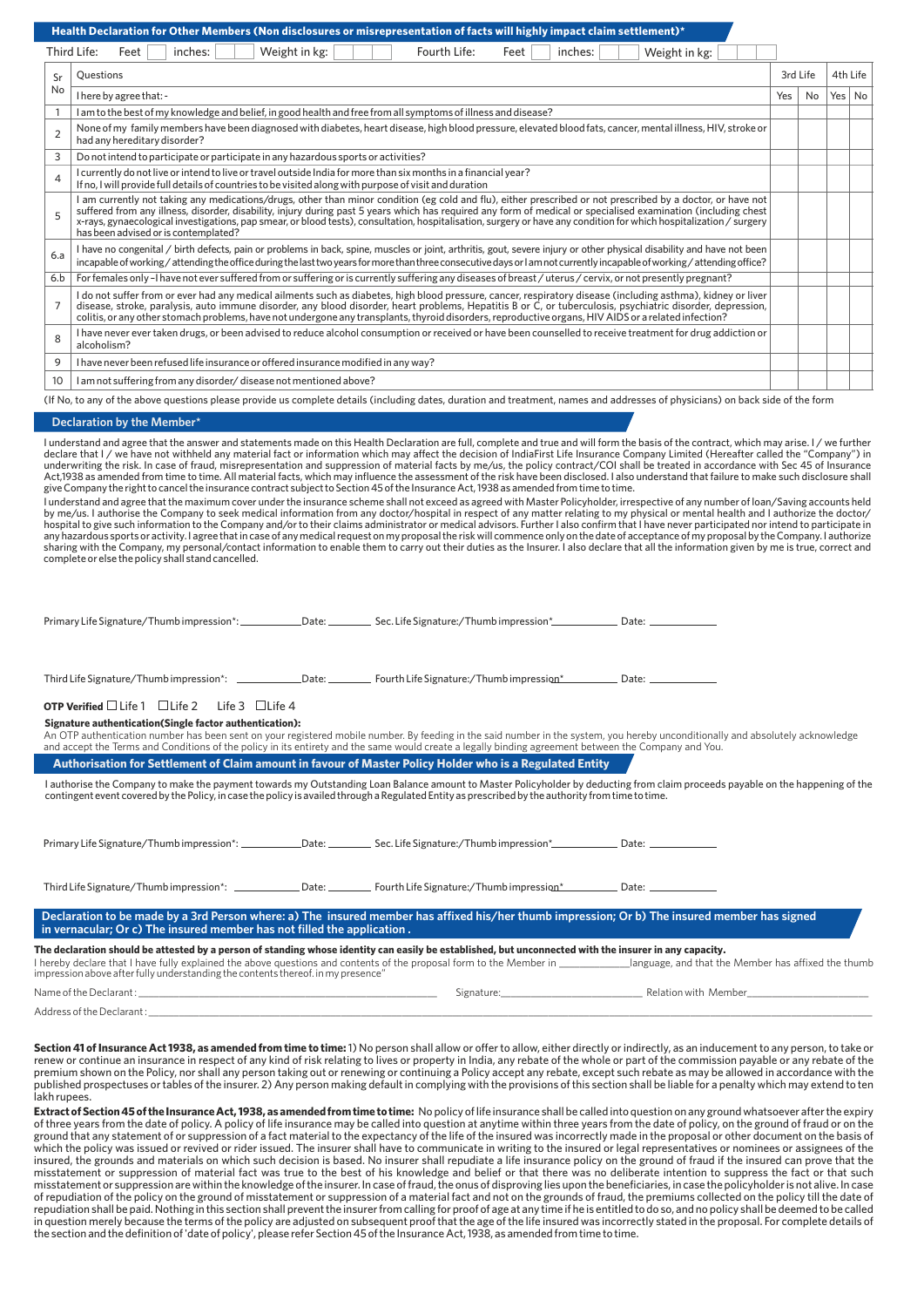### **COVID -19 QUESTIONNAIRE**

| <b>Name of Life Assured</b><br><b>Application No:</b> |                                                                                                                                                                                                                                                                                                                                                                                                                                                                                 |  |        |              |           |     |          |    |     |          |
|-------------------------------------------------------|---------------------------------------------------------------------------------------------------------------------------------------------------------------------------------------------------------------------------------------------------------------------------------------------------------------------------------------------------------------------------------------------------------------------------------------------------------------------------------|--|--------|--------------|-----------|-----|----------|----|-----|----------|
| S.No                                                  | Question                                                                                                                                                                                                                                                                                                                                                                                                                                                                        |  |        | Primary Life | Sec. Life |     | 3rd Life |    |     | 4th Life |
|                                                       |                                                                                                                                                                                                                                                                                                                                                                                                                                                                                 |  | Yes    | No           | Yes       | No. | Yes      | No | Yes | No.      |
| 1                                                     | Are you, or have you been (If yes to any of below please provide details)<br>a) in close contact with anyone who has been quarantined or who has been diagnosed with<br>novel coronavirus (SARS-CoV-2/COVID-19)?<br>b) quarantined due to a possible exposure to novel coronavirus (SARSCoV2/COVID-19)?<br>c) tested positive for the novel coronavirus or await the result of such test?<br>d) advised to be tested to rule in, or rule out, a diagnosis of novel coronavirus? |  |        |              |           |     |          |    |     |          |
| 2                                                     | Have you experienced any of the following symptoms within the last 14 days?<br>. Any fever //Cough//Shortness of breath //Malaise (flu-like tiredness)<br>. Rhinorrhea (mucus discharge from the nose) //Sore throat<br>• Gastro-intestinal symptoms such as nausea, vomiting and/or diarrhea                                                                                                                                                                                   |  |        |              |           |     |          |    |     |          |
| 3                                                     | Please provide your travel patterns over the past 14 days/ next 30 days (provide details if Yes)                                                                                                                                                                                                                                                                                                                                                                                |  |        |              |           |     |          |    |     |          |
| 4                                                     | Are you currently in good Health?                                                                                                                                                                                                                                                                                                                                                                                                                                               |  |        |              |           |     |          |    |     |          |
| 5                                                     | Does your occupation fall within any of the below mentioned? (If yes please provide details)<br>· Doctor/ medical professional<br>• Nursing personnel<br>• Pharmacist<br>• Transport work force personnel<br>• Police/Military staff<br>· Pilots/ Cabin Crew personnel<br>Any other occupation which has higher exposure to a large population. If yes, please                                                                                                                  |  |        |              |           |     |          |    |     |          |
| 6                                                     | Do you have any history of conviction under any criminal proceedings, in India or abroad?                                                                                                                                                                                                                                                                                                                                                                                       |  |        |              |           |     |          |    |     |          |
| 7                                                     | Is your occupation associated with any specific hazards which would render you susceptible to<br>any injury or illness, (e.g. chemical factory, mines, explosives, corrosive chemicals, etc.?)                                                                                                                                                                                                                                                                                  |  |        |              |           |     |          |    |     |          |
| 8                                                     | Has your weight altered (Gain/Loss) by more than 5 kg in the last 1 year? If yes details required                                                                                                                                                                                                                                                                                                                                                                               |  |        |              |           |     |          |    |     |          |
| 9                                                     | Have you ever or are you currently suffering from any other illness, impairment or disability or<br>any surgery not mentioned in the application form?                                                                                                                                                                                                                                                                                                                          |  |        |              |           |     |          |    |     |          |
|                                                       | <b>Signature</b>                                                                                                                                                                                                                                                                                                                                                                                                                                                                |  | Date:  |              |           |     |          |    |     |          |
|                                                       | Name of Life to be Assured                                                                                                                                                                                                                                                                                                                                                                                                                                                      |  | Place: |              |           |     |          |    |     |          |